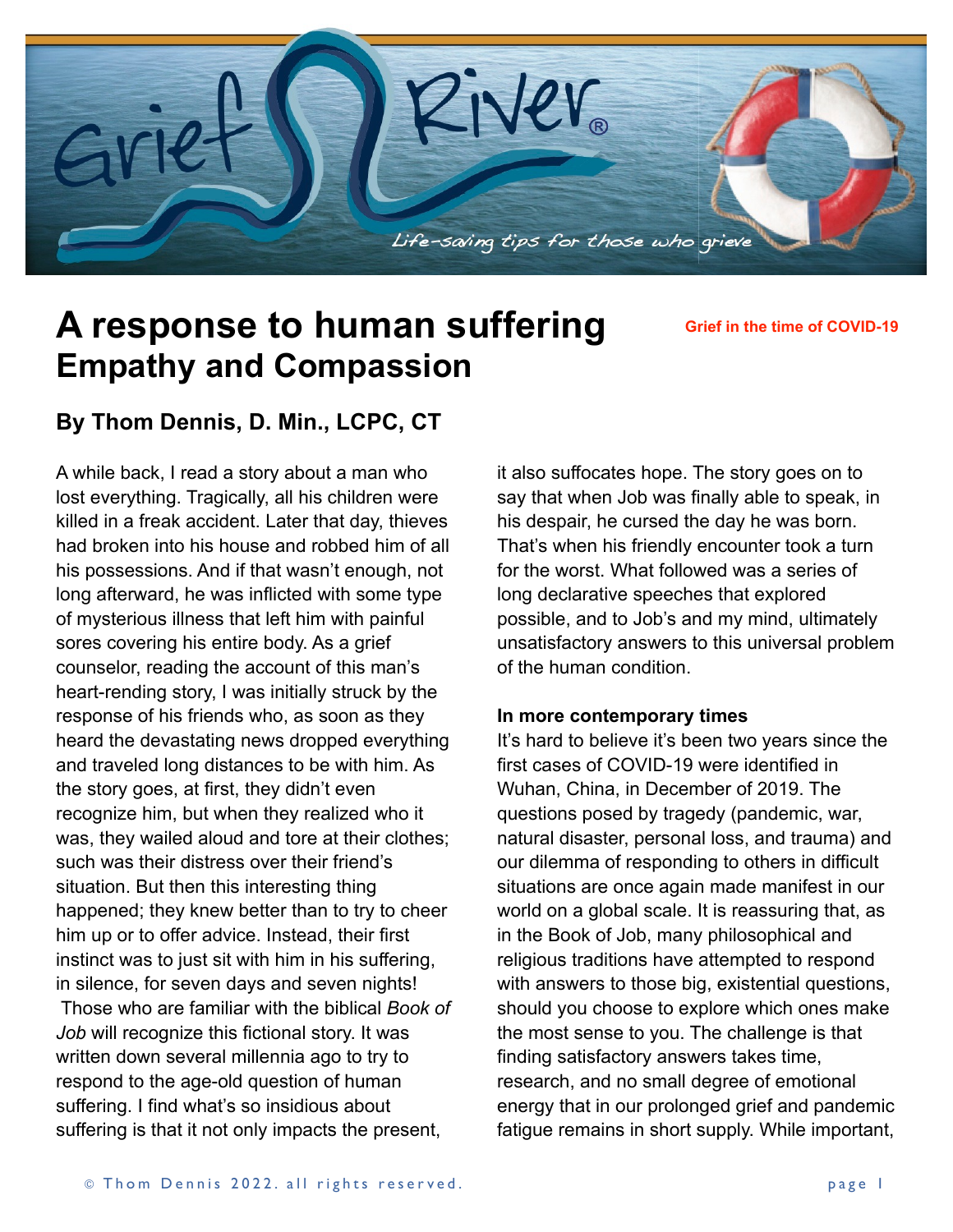I'd suggest that if we jump too soon to looking for the answers, we will miss the critical first steps needed in this and other enduring times of crisis.

#### **Empathic Presence**

The first step in our response to those who have suffered any tragedy needs to be what was demonstrated by Job's friends. Their behavior exemplified empathic presence. In other words, they made an effort to reach out to their friend in a timely way. They felt their friend's suffering, literally joining him as he sat on the ground covered in ashes without feeling the urge to say anything for seven whole days. We can think of the number seven as representing an extended period (or the "right amount") of time, however long that needs to be. That silence was also essential. They did not feel compelled to fill the space between them with lots of words; after all, what can be said in the face of such overwhelming devastation? They didn't try to cheer him up, thus sparing their friend all those awkward, "You're strong. You'll get through this," "Look on the bright side, she isn't suffering anymore," or "Come on, come to the party. It will make you feel better," kind of comments that plague contemporary attempts at condolence. It takes emotional courage to really sit with someone else's suffering, to realize that whatever we say or do will ultimately fall short because we do not have the power to take away someone else's pain or bring the dead back to life. In times like these, what is called for is more than a one-and-done sympathy card, text message, or Facebook post. What we need is empathy, an effort to stop and imagine what it might feel like to be in the other person's situation. Empathy is not just a hypothetical thought experiment; it involves both the head and the heart. The silence is essential because it allows us to sit with those problematic emotions inside ourselves. Then, out of being

present to that mix of thoughts and emotions, we let it inform what our next step might be.

### **A word of caution**

Don't assume anything. Please don't assume that they must be devastated by the loss. Don't assume the deceased was the same type of person inside the home, and they appeared to the outside world. We can never know exactly what another person is feeling; so, our response is not, "I know exactly how you feel." This is not the time for advice, "You should …." And in moments like these, it is not appropriate to talk about how their loss triggers your own feelings of anxiety about losing your loved one. The danger of referencing our own emotions is to presume that the other person feels the same way. An empathic leap can sometimes lead us to jump to the wrong conclusion, so we should take our shoes off and tread softly whenever we attempt to walk into someone else's suffering.

#### **When we open our mouths**

A better response might be, "I've tried to imagine what you are going through right now, and I'm sure I don't know, but I want you to know I'm willing to support you as best as I can, for as long as it takes." Of course, that requires an honest self-assessment and, obviously, the follow-through. Additionally, you can say, "I miss him too." "Life will never be the same without her." A sincere personal statement about your concern for the person who grieves is also appropriate. "My heart breaks for you." "I wish I could help you carry this burden." "I love you." The key is not to define or even match their emotional level but to validate it. To be empathically present means, I understand you have a right to your emotions; I'm not going to judge you, minimize how you feel, or try to convince you that you should feel otherwise. I just want to be here with you right now. Is it enough? Not always, but it helps.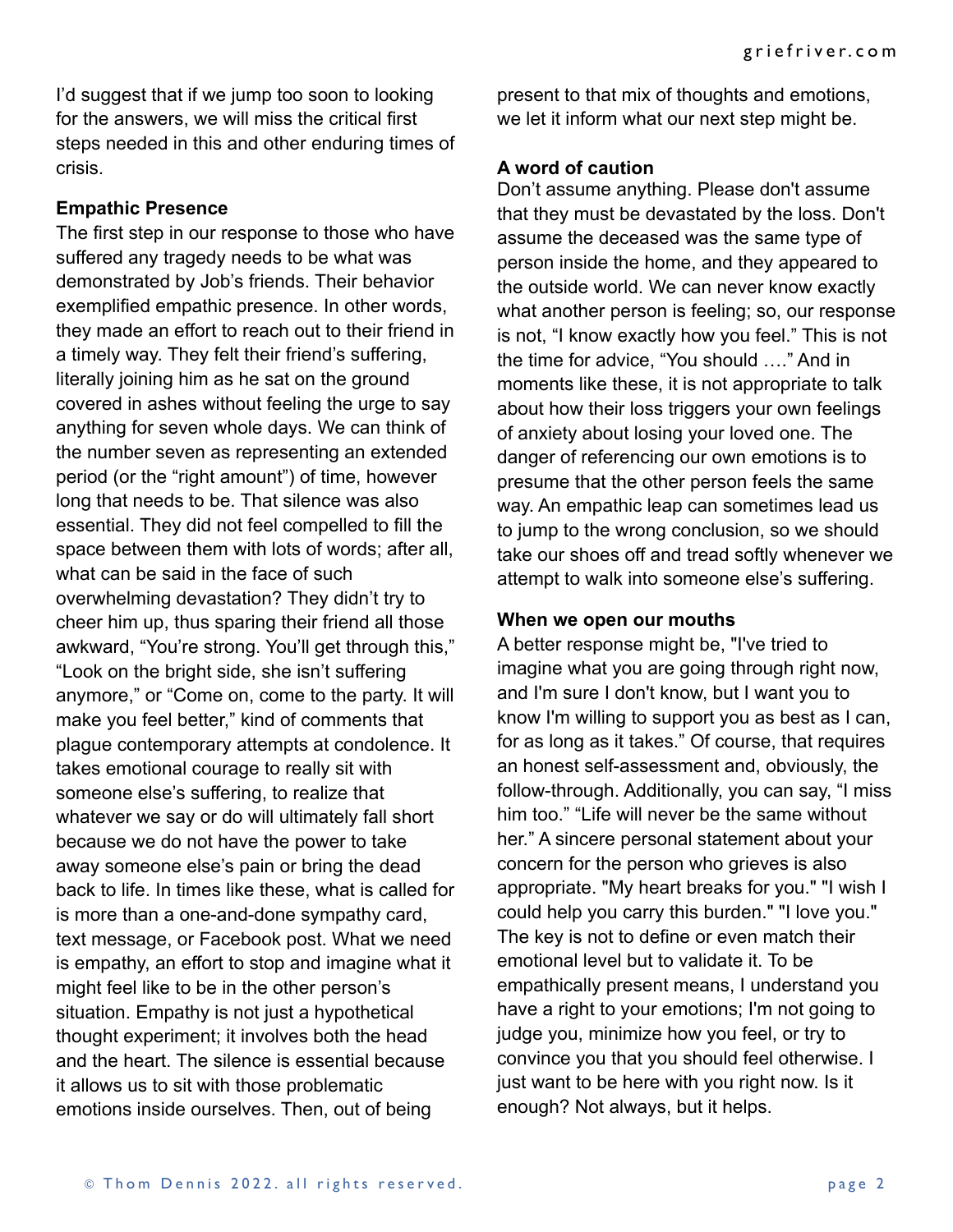It's amazing how this empathic presence happens every time a grief support group gathers, usually in person, but as we've discovered during this time of social distancing, it also occurs in online groups. Instead of wallowing in self-pity and misery, as some people might think, support groups can actually be up-lifting. The experience of grief reminds us that connection is not dependent on proximity; space and time and even mortality can only separate us from physically touching one another. However, connection has always been more a matter of the heart. When we bring a group of people together who have experienced a similar loss, there is less of an empathic gap needing to be bridged than even with those who love us but have not experienced the pain of losing a loved one. And even though each person in the group is different, each relational dynamic was unique, and the circumstances surrounding each loss distinct, what we hear from participants over and over again is, "They get it. Even though it really doesn't change anyone's situation, it helps because I know they can relate to how I feel, and I don't feel so alone."

#### **Roadblocks to empathy**

I'm convinced empathy is the first necessary step in our long journey to transforming the world, one person at a time. These days, we don't have to have an active imagination in order to gain an understanding of human suffering. One glimpse of a news media outlet illustrates it is all around us. And yet, the suffering, although at times pervasive, is never evenly disbursed. Some people even benefit in times of crisis and loss. No, it's not fair, which adds to the suffering.

In the face of so much suffering, the temptation is to *flee*, to "keep busy," to turn our heads away, to distract ourselves, or to anesthetize the

pain with whatever numbing agents that may be at our disposal. Those strategies may work for the short-term, but as this pandemic has and personal grief always lasts longer than anyone expects, many realize that we've got to try something else. Please don't misunderstand; everybody needs to take a break once in a while from whatever long-term stressors we are experiencing but climbing into a dark cave to lick our wounds only makes us further isolated. I guess we could also circle the wagons and focus on only those people who are in our immediate circle, or "pod," as we've been calling it these days. The outcome of this strategy is a sense of us versus them; those who are part of the in-group are deemed safe, and everyone else on the outside of our small group is perceived as the enemy, a threat to our survival. Alternatively, in the face of personal suffering or witnessing the suffering of people we care about, many lash out. We call it the *fight* response. While there are clear examples of medical malpractice or empathic failures on the part of healthcare providers, while there are identifiable perpetrators of injustice, violence, and abuse in our communities and in our world, that fire in the belly which is meant to protect and defend and ultimately empower us to work for change more often results in a scorchedearth policy. It ends up consuming everything in its path. Scapegoats, conspiracy theories, victim-blaming, rationalization, and justification are all psychological mind-games that we play, usually without even realizing it. We should never fool ourselves into thinking that any form of us versus them in any way contributes to the relief of suffering; it only lobs it, like a hand grenade, somewhere else.

**All of the above approaches to the experience of suffering are roadblocks to empathy. They lead to isolation and entrenchment, and ultimately** *Apathy***,**